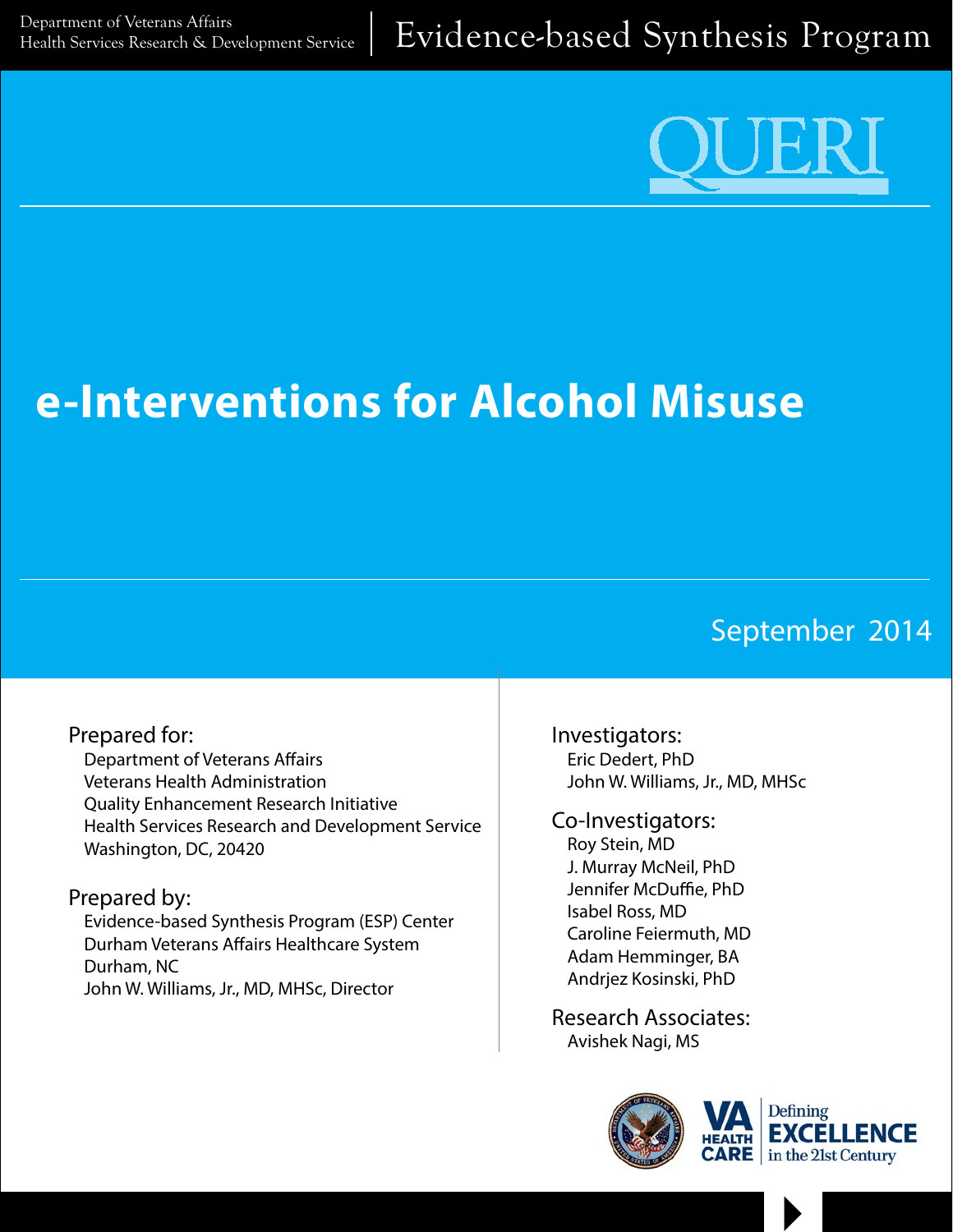# **PREFACE**

Quality Enhancement Research Initiative's (QUERI) Evidence-based Synthesis Program (ESP) was established to provide timely and accurate syntheses of targeted healthcare topics of particular importance to Veterans Affairs (VA) clinicians, managers and policymakers as they work to improve the health and healthcare of Veterans. The ESP disseminates these reports throughout the VA, and some evidence syntheses inform the clinical guidelines of large professional organizations.

QUERI provides funding for four ESP Centers and each Center has an active university affiliation. The ESP Centers generate evidence syntheses on important clinical practice topics, and these reports help:

- develop clinical policies informed by evidence;
- guide the implementation of effective services to improve patient outcomes and to support VA clinical practice guidelines and performance measures; and
- set the direction for future research to address gaps in clinical knowledge.

In, 2009, the ESP Coordinating Center was created to expand the capacity of HSR&D Central Office and the four ESP sites by developing and maintaining program processes. In addition, the Center established a Steering Committee comprised of QUERI field-based investigators, VA Patient Care Services, Office of Quality and Performance, and Veterans Integrated Service Networks (VISN) Clinical Management Officers. The Steering Committee provides program oversight, guides strategic planning, coordinates dissemination activities, and develops collaborations with VA leadership to identify new ESP topics of importance to Veterans and the VA healthcare system.

Comments on this evidence report are welcome and can be sent to Nicole Floyd, ESP Coordinating Center Program Manager, at Nicole.Floyd@va.gov.

**Recommended citation:** Dedert E, Williams JW Jr., Stein R, McNeil JM, McDuffie J, Ross I, Feiermuth C, Hemminger A, Kosinski A, Nagi A. Evidence Report: E-Interventions for Alcohol Misuse. VA ESP Project #09-010; 2014.

This report is based on research conducted by the Evidence-based Synthesis Program (ESP) Center located at the Durham VA Medical Center, Durham, NC, funded by the Department of Veterans Affairs, Veterans Health Administration, Office of Research and Development, Quality Enhancement Research Initiative. The findings and conclusions in this document are those of the author(s) who are responsible for its contents; the findings and conclusions do not necessarily represent the views of the Department of Veterans Affairs or the United States government. Therefore, no statement in this article should be construed as an official position of the Department of Veterans Affairs. No investigators have any affiliations or financial involvement *(eg,* employment, consultancies, honoraria, stock ownership or options, expert testimony, grants or patents received or pending, or royalties) that conflict with material presented in the report.

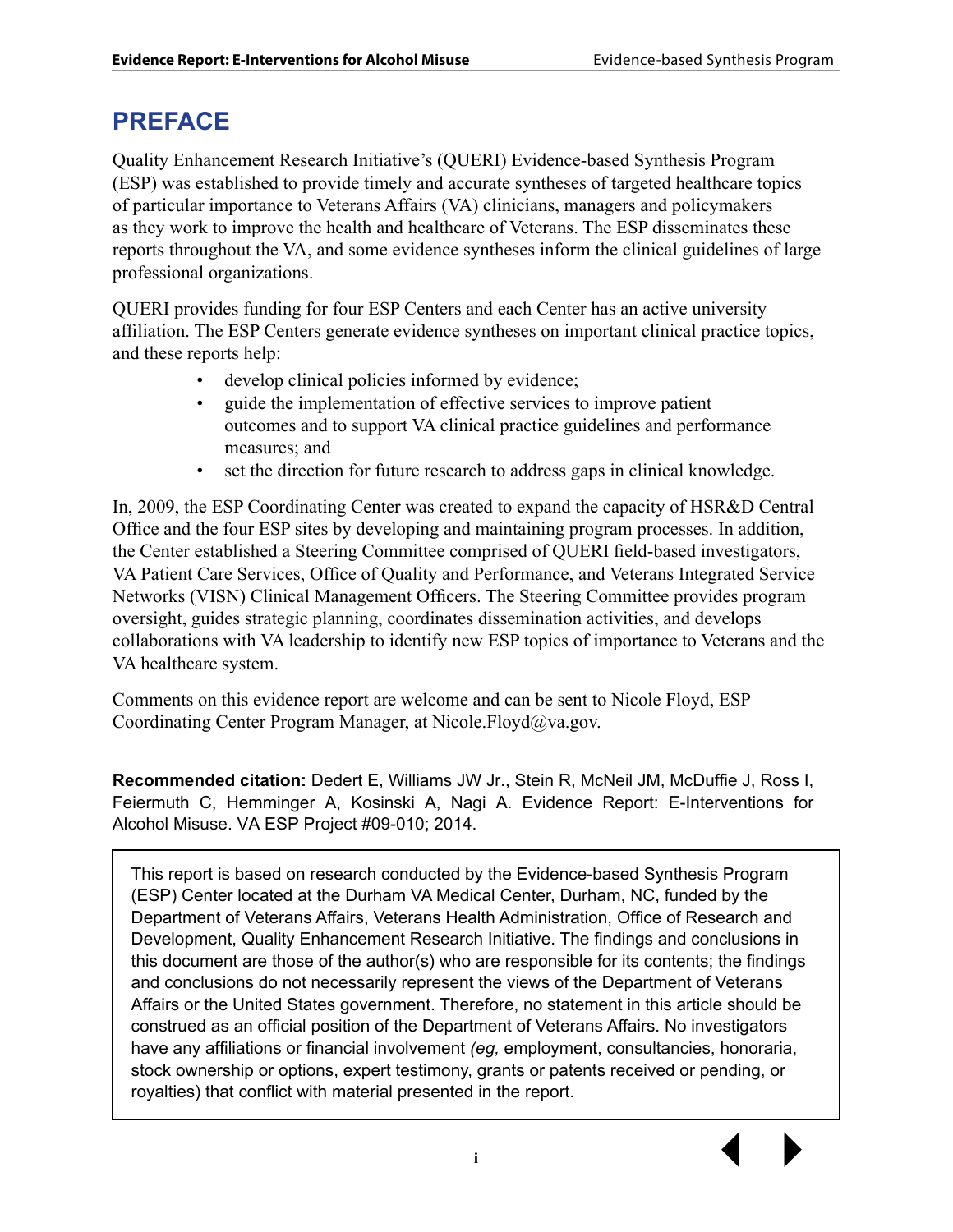# **EXECUTIVE SUMMARY**

#### **INTRODUCTION**

Alcohol misuse is the third leading cause of preventable death in the United States and the third leading cause of morbidity and mortality worldwide. The associated costs amount to more than 1% of the gross national product in high- and middle-income countries. Substance use disorders, including alcohol use disorder (AUD), are among the most common and most costly conditions in Veterans presenting for treatment in the Veterans Health Administration (VHA) system.

Traditional treatment for AUD—intensive, but time-limited initial interventions, then less intensive follow-up care—can be prohibitive because of barriers such as sufficient funding, time, and adequately trained personnel. Even screening and brief interventions for less severe alcohol misuse, which have been recommended by the U.S. Preventive Services Task Force (USPSTF), require financial and clinical resource investments that can be problematic. Thus, electronic interventions (e-interventions) may prove a useful way to extend the reach of traditional interventions for alcohol misuse or AUD.

Eighty-seven percent of the U.S. population uses the Internet. Thus, e-interventions have the potential to reach those individuals with drinking problems who wish to remain anonymous; those who live at great distance from, cannot afford, or have little time for traditional therapy; and shift workers who need treatment to be available during non-standard business hours. Given that Veterans can encounter most, if not all, of these barriers to accessing care for alcohol misuse, e-interventions may prove a promising new avenue, especially for the younger, more Internet-savvy Veterans returning from Iraq and Afghanistan.

Although prior reviews have evaluated computerbased interventions for alcohol misuse, our study includes a broader array of e-interventions, evaluates effects separately for student and non-student populations, and focuses on studies that report longer term, clinically important outcomes. In order to inform policy on alcohol misuse for VHA, we offer a systematic review of the randomized controlled trials (RCTs) assessing CD-ROM-based, web-based,

#### **Definitions**

**Alcohol misuse:** Excess daily consumption (>4 drinks/day in men, >3 drinks/day in women and men over age 65) or excess total consumption (>14 drinks/ week in men, >7 drinks/week in women and men over age 65)

**Alcohol use disorder (AUD):** A disease characterized by the harmful consequences of repeated alcohol use (*eg*, social or physical problems), a pattern of compulsive use (*eg*, use in situations in which it is physically hazardous), and sometimes, physiological dependence on alcohol (tolerance or symptoms of withdrawal)

**Standard drink:** In the United States, a standard drink contains 14 grams alcohol, equivalent to:

- 12 ounces of beer (5% alcohol by volume)
- 5 ounces of wine (12% alcohol by volume)
- 1.5 fluid ounces of 80-proof spirits

interactive voice response (IVR), or mobile applications of e-interventions for alcohol misuse. We assess for changes in alcohol consumption, effects on medical health, and social or legal consequences of alcohol misuse.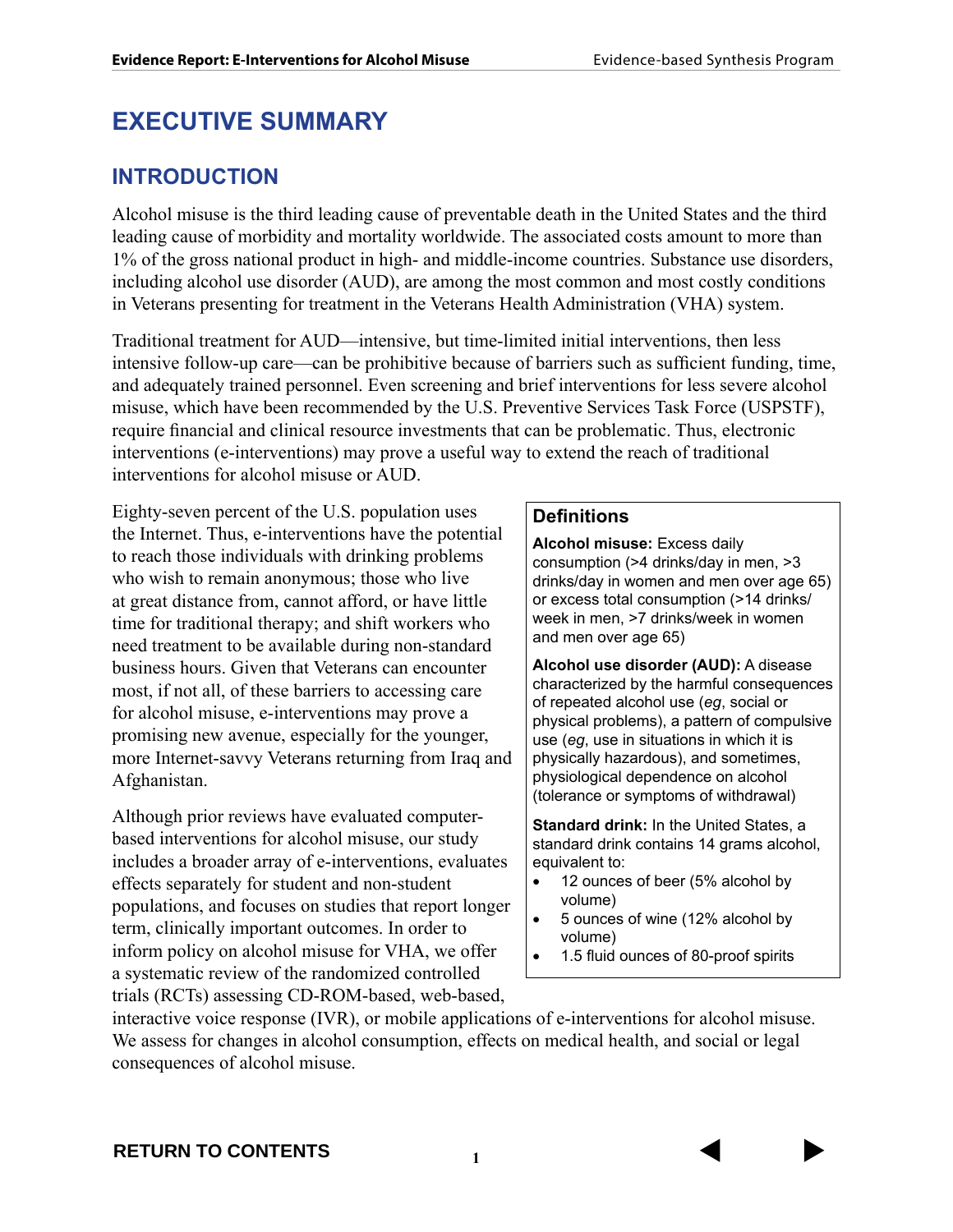#### **METHODS**

We conducted a primary review of the literature by systematically searching, reviewing, and analyzing the scientific evidence as it pertains to the following key questions (KQs):

- KQ 1: For e-interventions targeting adults who misuse alcohol or who have a diagnosis of AUD, what level, type, and modality of user support is provided, by whom, and in what clinical context?
- KQ 2: For adults who misuse alcohol but do not meet diagnostic criteria for AUD, what are the effects of e-interventions compared with inactive controls?
- KQ 3: For adults at high risk of AUD (*eg*, AUDIT-C  $\geq$ 8), or who have a diagnosis of AUD, what are the effects of e-interventions compared with inactive controls?
- KQ 4: For adults who misuse alcohol, are at high risk of AUD, or have a diagnosis of AUD, what are the effects of e-interventions alone or used in combination with face-toface therapy compared with face-to-face therapy alone?

#### **Data Sources and Searches**

In consultation with an expert librarian, we searched MEDLINE (via PubMed), The Cochrane Library, Embase, and PsycINFO from January 1, 2000, to August 18, 2014, for peer-reviewed, English-language RCTs. We used Medical Subject Heading (MeSH) terms and selected free-text terms for the conditions and therapy types of interest as well as the electronic delivery mode. We further reviewed the bibliographies of exemplar trials and systematic reviews. As a check for publication bias, we searched ClinicalTrials.gov to identify completed but unpublished trials.

#### **Study Selection**

Using prespecified inclusion and exclusion criteria, 2 trained investigators assessed titles and abstracts for relevance to the KQs. Full-text articles identified as potentially relevant were further examined by 2 investigators; disagreements were resolved through consensus. We included RCTs conducted in adults with alcohol misuse or AUD that compared an e-intervention to an inactive or active control and reported relevant outcomes at ≥6 months.

#### **Data Abstraction and Quality Assessment**

Data from included articles were abstracted into the final form by a trained investigator and confirmed by a second investigator. Data elements abstracted included patient descriptors, setting, features and dose of the e-intervention, characteristics of the comparator, and outcomes. When data were incomplete or missing, we contacted authors to request the data.

We assessed the quality (risk of bias) of each study using criteria specific for RCTs and summarized the overall risk of bias as low, moderate, or high. In addition to rating the quality of individual studies, we evaluated the overall strength of evidence (SOE) for selected outcomes as high, moderate, low, or insufficient using the domains: directness, risk of bias, consistency of treatment effects, precision of treatment effects, and risk of publication bias.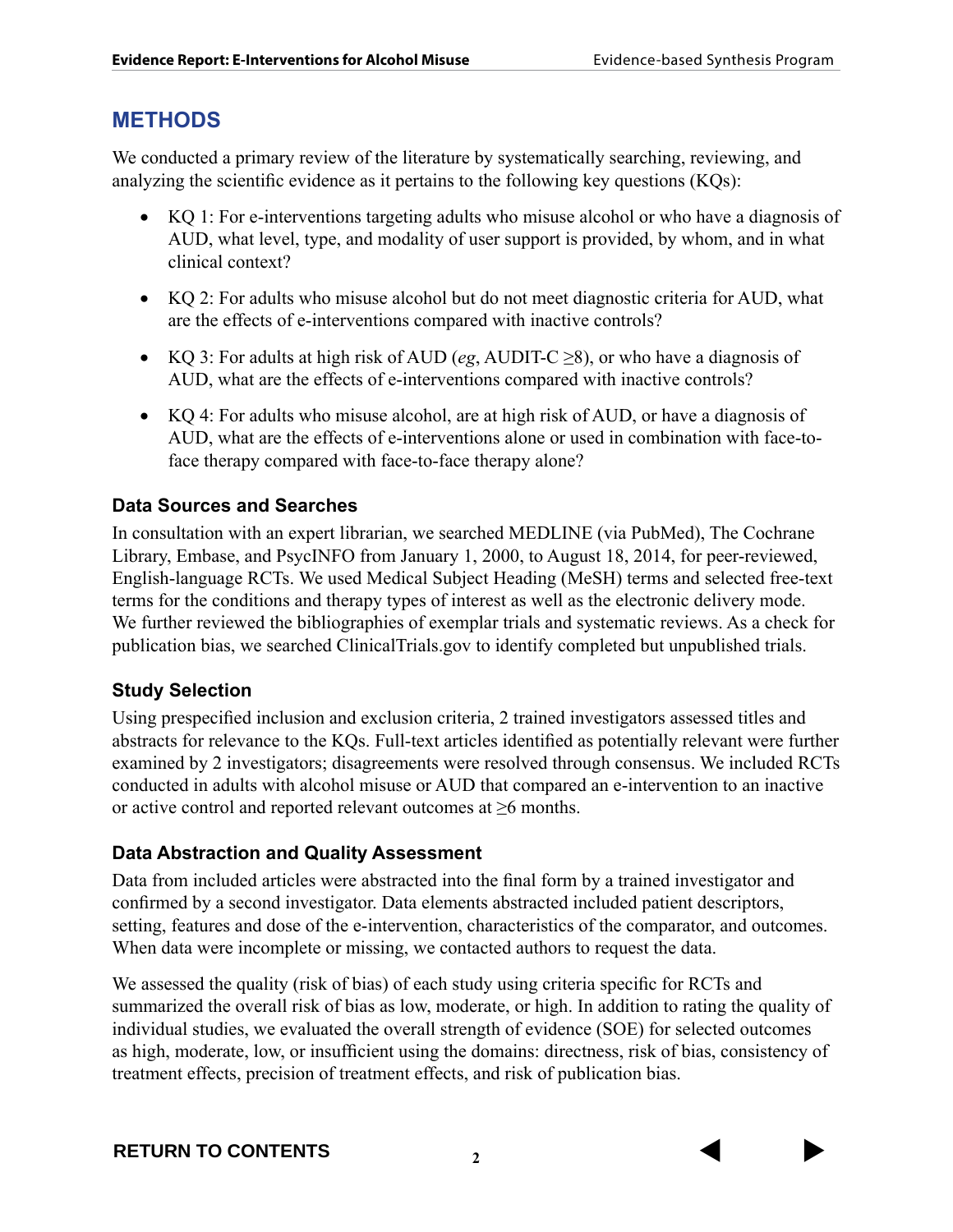#### **Data Synthesis and Analysis**

While synthesizing abstracted data, we classified the e-interventions according to the level of supplementary human support provided, as follows:

- Level 1: No support; e-intervention only
- Level 2: Some support; e-intervention supplemented by non-counseling meetings with study staff
- Level 3: Therapeutic support; e-intervention supplemented by counseling with trained staff

We grouped studies into those that enrolled participants with alcohol misuse and those that enrolled participants at high risk of or with AUD. Because of important differences in the study samples and intervention designs, we planned a priori to analyze studies conducted in college student samples separately from studies conducted in other adult samples.

When meta-analysis was feasible—for alcohol consumption, meeting recommended alcohol consumption limits, binge drinking (students only), and social problems from drinking (students only)—we computed summary estimates of effect, stratified by condition for 6 and 12 months. The primary outcome—alcohol consumption—was measured using different units across trials. Therefore, we converted to a common unit (grams [g]/week) and combined using mean differences (MDs). Since studies used different outcome measures for social problems from drinking, we used the standardized mean difference (SMD) to summarize treatment effects. Dichotomous outcomes were analyzed using summary risk ratios (RRs). We evaluated for statistical heterogeneity in treatment effects using Cochran's Q and I<sup>2</sup> statistics. We planned subgroup analyses to explore potential sources of heterogeneity, specifying a priori: follow-up rates, treatment dose, and the level of support given with the intervention. However, planned subgroup analyses could not be performed because subgroups did not meet the prespecified minimum of 4 studies per subgroup. When there were at least 3 studies at low or moderate risk of bias, we performed sensitivity analyses to compute summary estimates after excluding studies at high risk of bias.

Where quantitative synthesis was not feasible, we analyzed the data qualitatively. We gave more weight to the evidence from higher quality studies. We focused on identifying patterns in the efficacy and safety of the interventions and finding potential reasons for inconsistency in treatment effects. When evaluating the overall SOE, we considered a difference of 3 standard U.S. drinks/week or an SMD ≥0.4 as clinically significant and defined precise effects as those with 95% confidence intervals (CIs) that excluded smaller effects.

### **RESULTS**

#### **Results of Literature Search**

From 722 citations screened, we reviewed 84 full-text articles and identified 26 trials that met eligibility criteria. The populations were divided between college students  $(n=12)$  and other groups of adults (n=14). Men and women were both well-represented, and in the adult studies, the majority of participants had some college education. One study was conducted in a VA sample. Only 3 trials specifically recruited subjects who were at high risk of or had been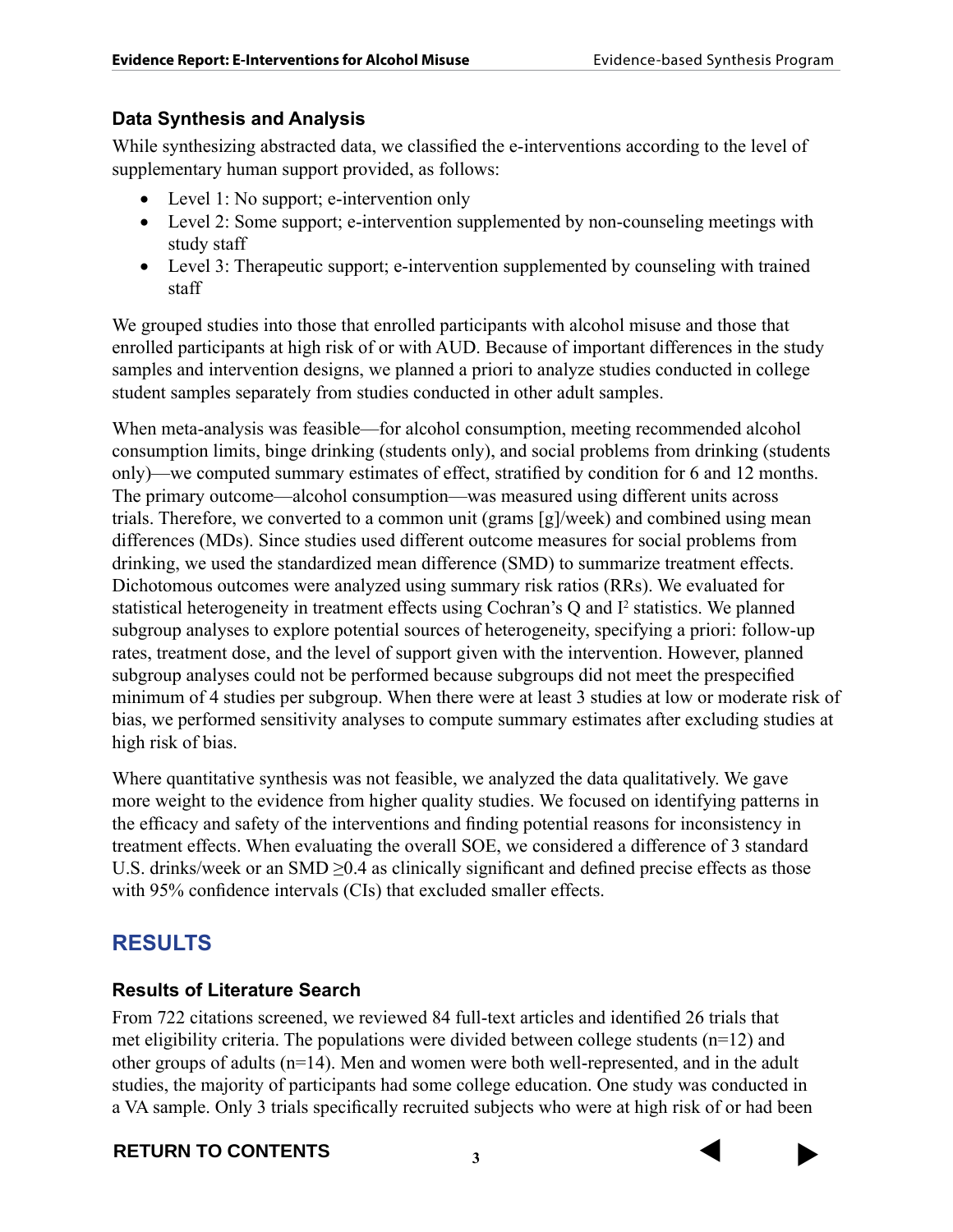diagnosed with AUD. The other 23 trials recruited subjects who misused alcohol. Three trials examined IVR, and the other 23 compared an e-intervention with an inactive control. IVR is slightly different from what is generally thought of when the term "e-intervention" is used in that IVR is a technology that allows a computer to interact with humans through the use of voice and signaling over analog telephone lines. Six trials involved face-to-face therapy. A single trial used a mobile device as the delivery platform. The most commonly reported outcomes were effects on alcohol consumption, reductions in consumption to meet drinking limits, binge drinking, and the social and legal consequences of drinking.

#### **Summary of Results for Key Questions (KQs)**

#### *KQ 1: Characteristics of and User Support for E-Interventions*

Of 26 studies, only 12 relied on any type of supplementary human support, and only 4 of these included support of a therapeutic nature. Most of the studies examined a one-time intervention, delivered online or at a desktop computer, that compared an individual's alcohol consumption to their peer group norm. Generally, interventions designed for college students were less complex, having fewer and shorter sessions, and using a more limited number of strategies. Studies in other groups of adults were more intense, including studies that used therapeutic support ranging from 1.5 to 5 hours and that targeted subjects with more severe drinking problems. Other key findings are summarized below:

- Most interventions were a single session, designed to moderate alcohol consumption in individuals who screened positive on an alcohol questionnaire (*eg*, AUDIT or AUDIT-C).
- The most common components of the e-interventions were personalized normative feedback (PNF), information comparing an individual's alcohol consumption patterns to the normative behavior of a reference group, and psycho- or alcohol-specific education including the negative consequences of drinking.
- When supplementary human support was utilized  $(n=12)$ , it was limited, consisting only of technical support from a research assistant in half the cases. In other cases, it was often given in combination with IVR or other telephonic or face-to-face treatment in subjects at high risk of or with AUD.
- Although many e-interventions for alcohol misuse have been studied, few have been evaluated in more than a single study meeting criteria for this review.

#### *KQ 2: Effects of E-Interventions Compared with Inactive Controls in Adults who Misuse Alcohol*

Twenty-two studies (13,929 participants) evaluated the effects of e-interventions versus inactive controls in participants with alcohol misuse. Most studies were judged to be at low  $(n=7)$ or moderate (n=12) risk of bias. Overall, the available data suggest that long-term effects of e-interventions on alcohol outcomes are modest or absent. Other key findings are summarized below:

• The most commonly reported outcome was weekly alcohol consumption, but treatment effects were relatively small and varied significantly across studies.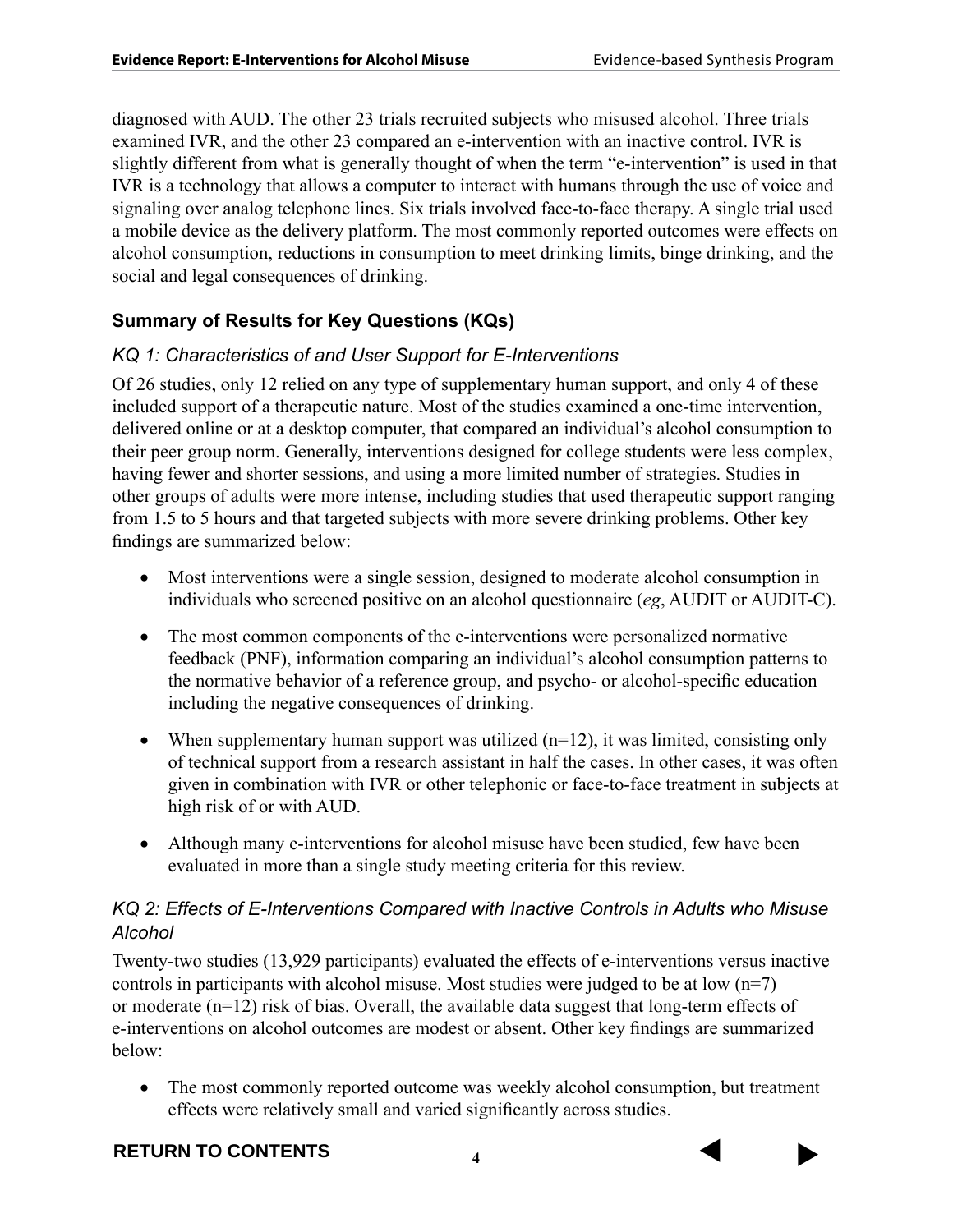- $\circ$  In 6 adult studies at 6-month follow-up, e-interventions were associated with a small, statistically insignificant reduction in alcohol consumption (MD -25.0 g/ week; 95% CI, -59.3 to 9.3; Figure ES-1). A sensitivity analysis limited to studies at low or moderate risk of bias found a small, statistically significant reduction in alcohol consumption (MD -14.7 g/week; 95% CI, -26.4 to -3.0).
- $\circ$  In 8 student studies at 6-month follow-up, e-interventions were associated with a modest, statistically insignificant reduction in alcohol consumption (MD -12.4 g/ week; 95% CI, -26.6 to 1.9; Figure ES-2).
- Few studies in adults reported effects on meeting drinking limit guidelines  $(n=5)$ , reducing binge-drinking episodes (n=2), or decreasing alcohol-related social problems  $(n=1)$ .
- In 4 student studies, e-interventions did not result in a significant reduction in binge drinking (MD -0.1;  $95\%$  CI, -1.0 to 0.9) at 6 month follow-up.
- In 7 student studies, e-interventions showed no effect on the negative social consequences of alcohol (MD -0.04; 95% CI, -0.22 to 0.13) at 6-month follow-up.
- Longer term effects ( $\geq$ 6 months) of e-interventions on alcohol consumption and its associated effects on health and well-being were modest or absent in the data currently available.

#### **Figure ES-1. Alcohol Consumption at 6 Months in Studies of Adults\***



\*Hansen 2012 and Schulz 2013: Means and SDs were not available, as only mean difference and CI were given. Abbreviations: CI=confidence interval; N=number of participants; NR=not reported; SD=standard deviation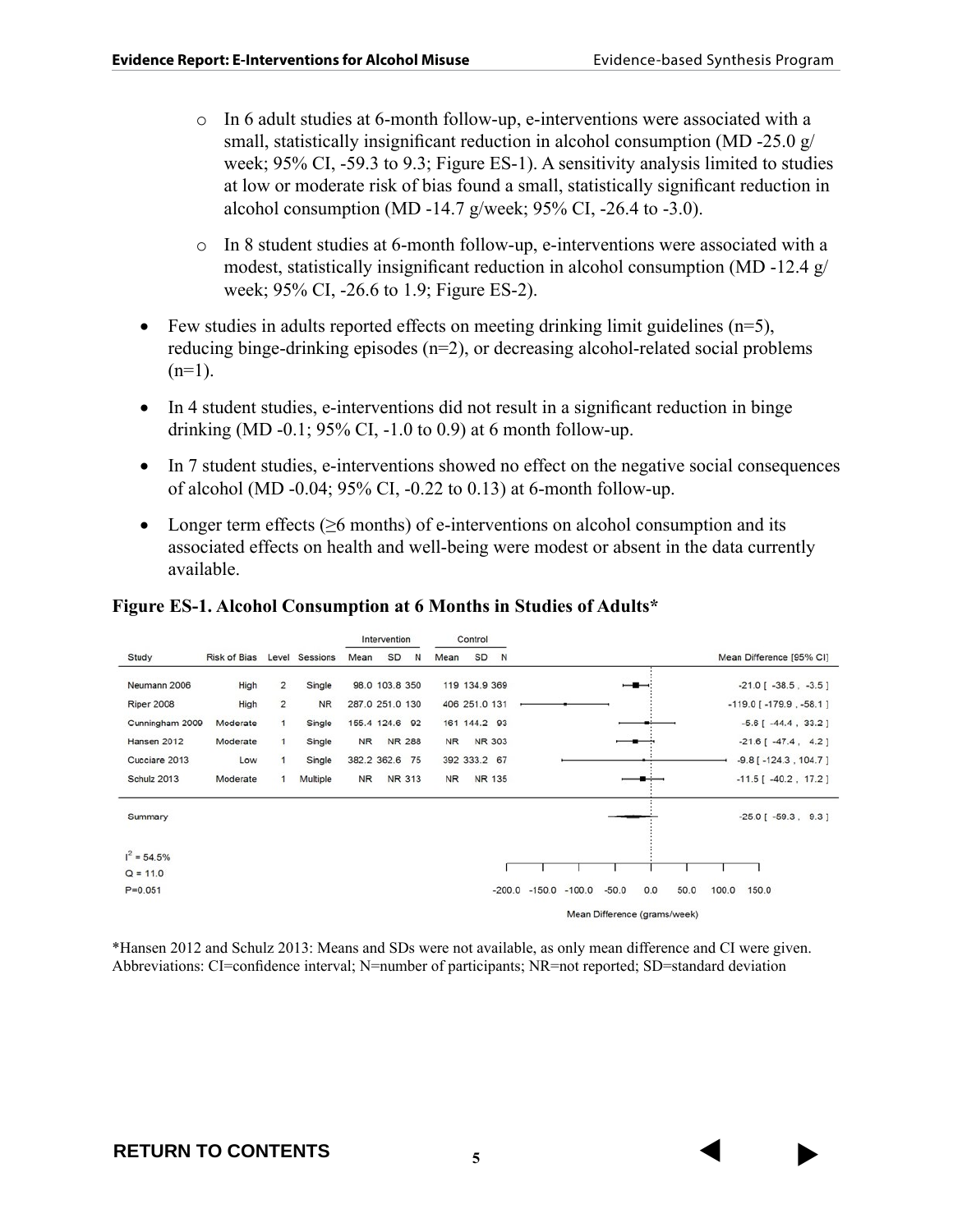|                | <b>Risk of Bias</b> |                | Level Sessions | Intervention |                 |    | Control         |                 |          |          |          |                              |     |      |       |                               |  |
|----------------|---------------------|----------------|----------------|--------------|-----------------|----|-----------------|-----------------|----------|----------|----------|------------------------------|-----|------|-------|-------------------------------|--|
| Study          |                     |                |                | Mean         | SD              | N  | Mean            | SD              | N        |          |          |                              |     |      |       | Mean Difference [95% CI]      |  |
| Kypri 2004     | Low                 | $\overline{2}$ | Single         |              | 135.0 93.8 47   |    |                 | 115.0 156.3 47  |          |          |          |                              |     |      |       | 20.0 [-32.1, 72.1]            |  |
| Neighbors 2004 | Moderate            | $\mathbf{1}$   | Single         |              | 119.4 110.8 103 |    |                 | 140.1 119.4 103 |          |          |          |                              |     |      |       | $-20.7$ [ $-52.2$ , 10.7]     |  |
| Kypri 2008     | Low                 | $\overline{2}$ | Both           |              | 107.6 95.8 236  |    |                 | 142.5 119.2 124 |          |          |          |                              |     |      |       | $-34.9$ [ $-59.2$ , $-10.6$ ] |  |
| Kypri 2009     | Low                 | $\mathbf{1}$   | Multiple       | 90.0         | 96.4 811        |    |                 | 110.0 103.8 767 |          |          |          |                              | н.  |      |       | $-20.0$ [ $-29.9$ , $-10.1$ ] |  |
| Walters 2009   | Moderate            | $\mathbf{1}$   | Single         |              | 169.0 172.3 54  |    |                 | 180.9 198.2 61  |          |          |          |                              |     |      |       | $-11.9$ [ $-79.6$ , 55.8]     |  |
| Neighbors 2010 | Moderate            | 1              | Single         |              | 105.2 99.6 327  |    |                 | 97.2 100.8 164  |          |          |          |                              |     |      |       | $8.0[-10.9, 26.8]$            |  |
| Monahan 2013b  | Moderate            | 1              | Single         | 212.8 211.9  |                 | 70 |                 | 198.3 229.7     | 39       |          |          |                              |     |      |       | 14.5 [-73.1, 102.0]           |  |
| Voogt 2013     | Moderate            | 1              | Single         |              | 215.0 206.0 456 |    | 224.0 205.0 451 |                 |          |          |          |                              |     |      |       | $-9.0$ [ $-35.7$ , 17.7]      |  |
| Summary        |                     |                |                |              |                 |    |                 |                 |          |          |          |                              |     |      |       | $-12.4$ [ $-26.6$ , 1.9]      |  |
| $I^2 = 40.6\%$ |                     |                |                |              |                 |    |                 |                 |          |          |          |                              |     |      |       |                               |  |
| $Q = 11.8$     |                     |                |                |              |                 |    |                 |                 |          |          |          |                              |     |      |       |                               |  |
| $P = 0.11$     |                     |                |                |              |                 |    |                 |                 | $-200.0$ | $-150.0$ | $-100.0$ | $-50.0$                      | 0.0 | 50.0 | 100.0 | 150.0                         |  |
|                |                     |                |                |              |                 |    |                 |                 |          |          |          | Mean Difference (grams/week) |     |      |       |                               |  |

**Figure ES-2. Alcohol Consumption at 6 Months in Studies of College Students**

Abbreviations: CI=confidence interval; N=number of participants; SD=standard deviation

#### *KQ 3: Effects of E-Interventions Compared with Inactive Controls in Adults at High Risk of AUD (eg, AUDIT-C ≥8) or with a Diagnosis of AUD*

Only 3 studies (2 moderate, 1 high risk of bias) compared e-interventions with inactive controls in 533 patients with a diagnosis of AUD. Neither computerized feedback plus telephone counseling nor an IVR system decreased alcohol consumption or risk of relapse. A multicomponent smartphone program used to support recovery following residential treatment increased abstinence (odds ratio [OR] 1.94; 95% CI, 1.14 to 3.31) and decreased risky drinking days at 12-month follow-up.

#### *KQ 4: Effects of E-Interventions Alone or Used in Combination with Face-to-Face Therapy Compared with Face-to-Face Therapy Alone in Adults who Misuse Alcohol*

Six trials (1090 participants) compared e-interventions alone or in combination with face-toface brief motivational interviewing (BMI) with BMI alone. All studies enrolled individuals with alcohol misuse. They varied markedly with regard to setting, subject, and intervention characteristics. Studies were judged to be at low (n=2) or moderate risk of bias (n= 4). Overall, this diverse group of studies did not find a benefit of e-interventions alone or as an adjunct to face-to-face BMI compared with face-to-face BMI alone for college students or midlife primary care patients who misuse alcohol.

The effects of e-interventions alone  $(n=3)$  or in combination with BMI  $(n=3)$  versus BMI alone are summarized below:

• Combination of e-intervention plus BMI versus BMI alone in adults: IVR plus BMI was the only e-intervention compared with face-to-face treatment in non-collegiate populations. Two studies found no improvement in primary drinking outcomes with the addition of IVR.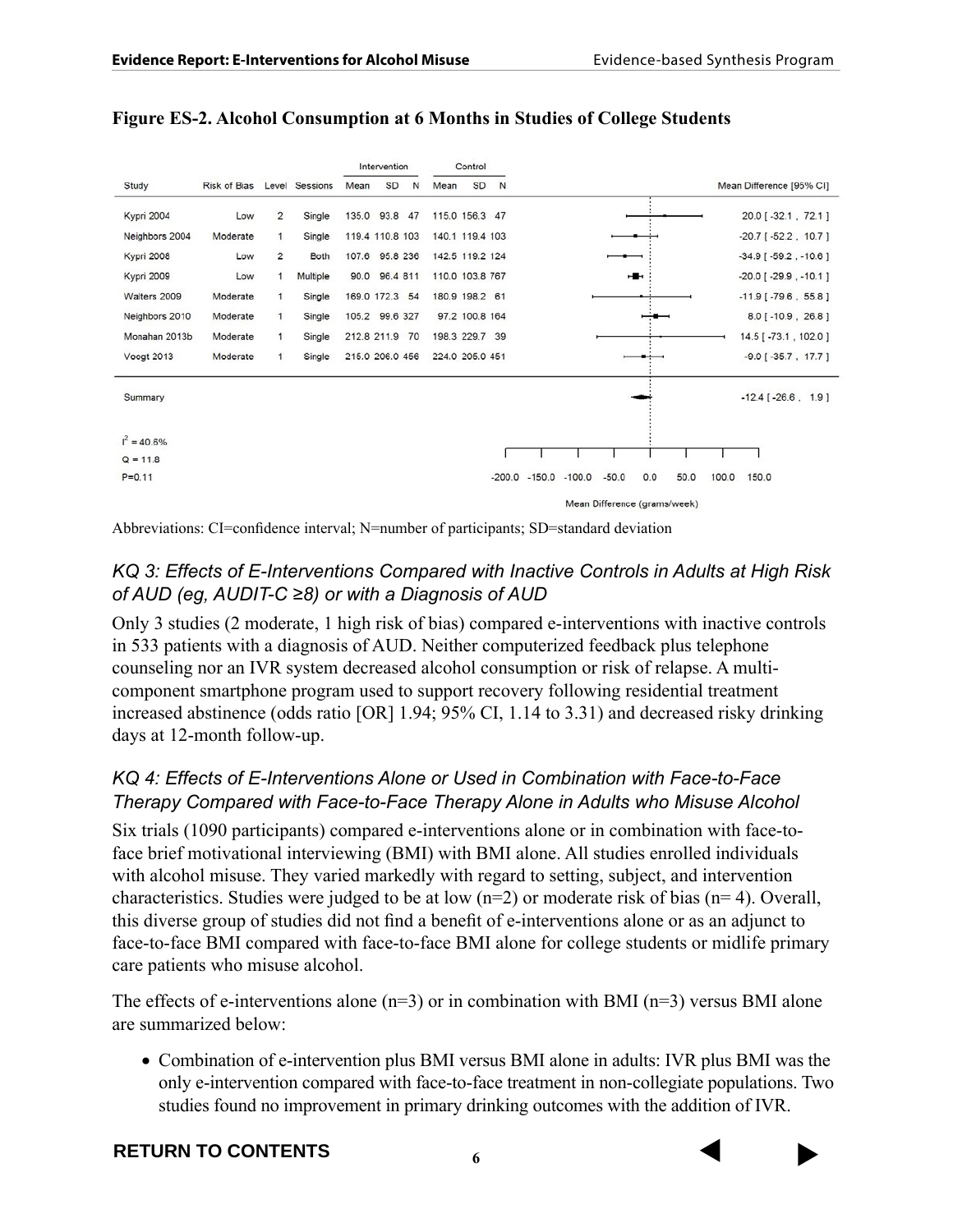- Combination of e-intervention plus BMI versus BMI alone in students: One study found no improvement in 12-month outcomes when computerized PNF was added to BMI.
- E-intervention versus BMI: All 3 head-to-head comparisons were conducted in college students. BMI was generally more effective. Both heavier alcohol consumption (50 g to 81 g more per week) and increased binge drinking frequency (2 to 2.5 more episodes per month) were associated with the e-intervention.

#### **DISCUSSION**

#### **Key Findings and Strength of Evidence**

We identified 26 RCTs involving over 14,000 participants with alcohol misuse, at risk of AUD, or with AUD. Participants were selected for these trials based on one or more alcohol consumption criteria, but only 3 studies based inclusion on an assessment of AUD. Studies were divided roughly equally between college students and other groups of adults. Adult participants were typically midlife (median age=41.4 years), and the majority had at least some college education, with baseline alcohol consumption in excess of 14 drinks per week. Most trials compared e-interventions with inactive controls. E-interventions were typically accessed online, consisted of one session lasting 30 minutes or less, and were completed without supplementary human support; PNF was the predominant strategy. A single trial used a mobile device as the delivery platform.

We summarize the SOE for selected outcomes in Table ES-1. Overall, there was low SOE that e-interventions compared to inactive controls did not decrease alcohol consumption outcomes in participants with alcohol misuse. In patients with AUD, a multicomponent smartphone application decreased the risk of relapse after residential treatment (SOE=low). Treatment effects varied across studies, and we were unable to explain the heterogeneity. Sensitivity analyses restricted to studies at low or moderate risk of bias were generally consistent with the primary analyses.

Consistent with previous literature, qualitative examination suggested that more intensive treatments were associated with larger decreases in alcohol consumption. Compared with faceto-face treatment, e-interventions alone or in combination with face-to-face treatment were not associated with decreased alcohol use. IVR e-interventions may be less effective than face-toface treatment. Other outcomes were reported infrequently (*eg*, social or legal consequences of alcohol use, health-related quality of life) or not at all (*eg*, alcohol-related medical problems).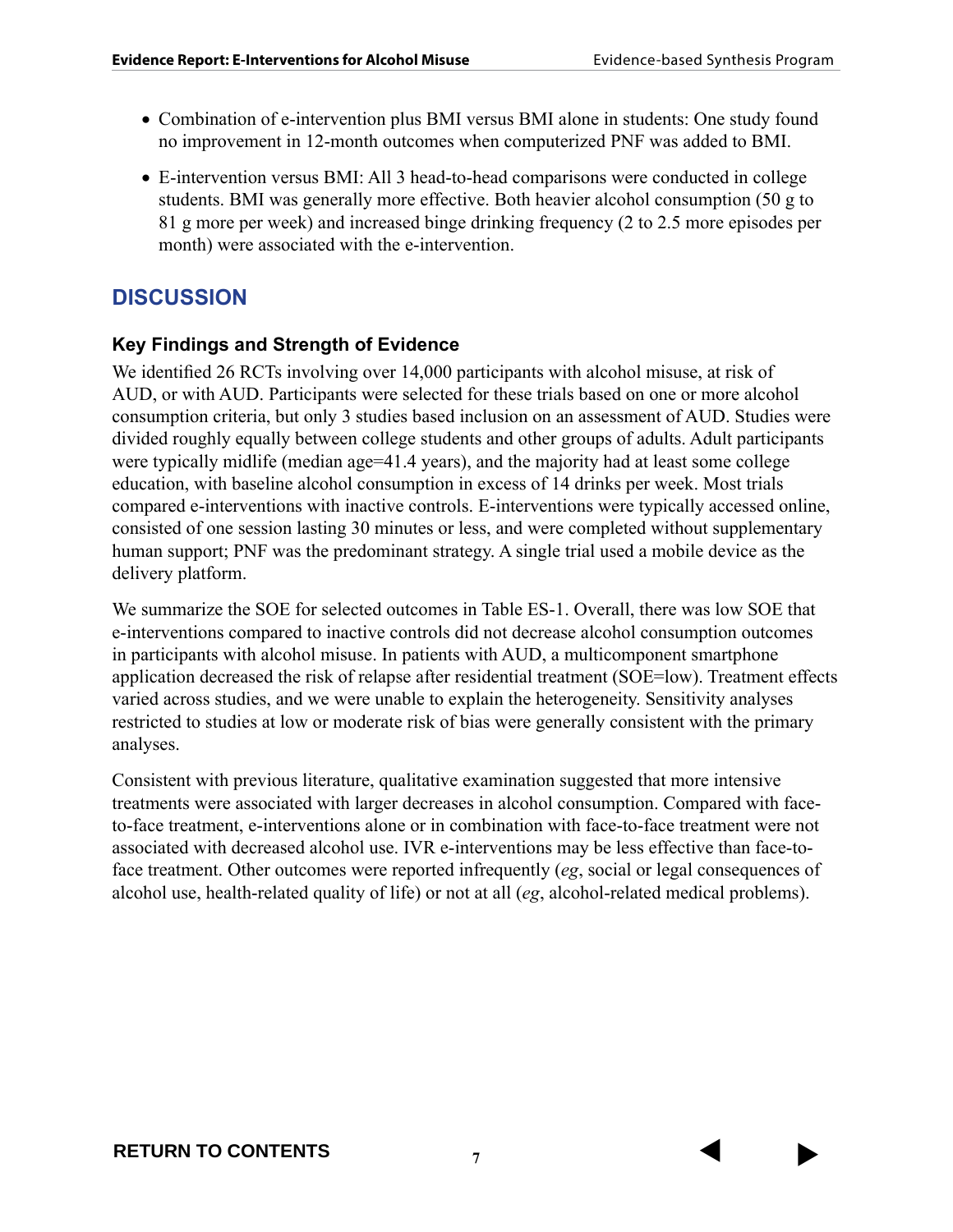|  |  | <b>Table ES-1. Summary SOE Ratings</b> |
|--|--|----------------------------------------|
|--|--|----------------------------------------|

| <b>Outcome</b>                                                                  | <b>Number</b><br>of Studies<br>(Participants)  | <b>Study Design/</b><br><b>Risk of Bias</b> | <b>Effect Estimate</b>                                                                                    | <b>SOE</b>                             |  |  |  |  |  |
|---------------------------------------------------------------------------------|------------------------------------------------|---------------------------------------------|-----------------------------------------------------------------------------------------------------------|----------------------------------------|--|--|--|--|--|
| KQ 2: E-intervention vs control in alcohol misuse                               |                                                |                                             |                                                                                                           |                                        |  |  |  |  |  |
| Alcohol consumption<br>(weekly)                                                 | 17 (10,122)                                    | RCT/Moderate                                | Statistically insignificant<br>reduction of 2 U.S. standard<br>drinks per week                            | Low                                    |  |  |  |  |  |
| Met alcohol<br>consumption limits                                               | 6 (4932)                                       | RCT/Low                                     | Statistically insignificant<br>increase in adults: RR 1.22<br>(95% CI, 0.79 to 1.89)                      | Low                                    |  |  |  |  |  |
| Alcohol consumption<br>(binge drinking)                                         | 8 (5043)                                       | RCT/Low                                     | Small, statistically<br>insignificant difference                                                          | Moderate                               |  |  |  |  |  |
| Alcohol-related social<br>problems                                              | 8 (5765)                                       | RCT/Low                                     | No difference                                                                                             | Low (adults)<br>Moderate<br>(students) |  |  |  |  |  |
| KQ 3: E-intervention vs control in AUD                                          |                                                |                                             |                                                                                                           |                                        |  |  |  |  |  |
| Alcohol consumption<br>(maintain abstinence)                                    | 3(533)                                         | RCT/Moderate                                | Increase in abstinence for<br>adults with smartphone<br>e-intervention: OR 1.94<br>(95% CI, 1.14 to 3.31) | Low                                    |  |  |  |  |  |
|                                                                                 |                                                |                                             | No difference with IVR or<br>e-intervention feedback                                                      | Insufficient                           |  |  |  |  |  |
| Alcohol-related social<br>problems                                              | 2(409)                                         | RCT/Moderate                                | No difference                                                                                             | Low                                    |  |  |  |  |  |
|                                                                                 | KQ 4:E-intervention vs face-to-face counseling |                                             |                                                                                                           |                                        |  |  |  |  |  |
| Alcohol consumption<br>(weekly)                                                 | 3(438)                                         | RCT/Moderate                                | About 3.5 to 6 U.S. standard<br>drinks/week higher with<br>e-intervention in students                     | Low                                    |  |  |  |  |  |
| Alcohol-related social<br>problems                                              | 1(210)                                         | RCT/Moderate                                | Small, statistically<br>insignificant difference in<br>students                                           | Insufficient                           |  |  |  |  |  |
| KQ 4: E-intervention + face-to-face counseling vs face-to-face counseling alone |                                                |                                             |                                                                                                           |                                        |  |  |  |  |  |
| Alcohol consumption<br>(weekly)                                                 | 3(668)                                         | RCT/Moderate                                | No consistent difference                                                                                  | Low                                    |  |  |  |  |  |
| Alcohol-related social<br>problems                                              | 0                                              | <b>NA</b>                                   | No studies                                                                                                | Insufficient                           |  |  |  |  |  |

Abbreviations: AUD=alcohol use disorder; CI=confidence interval; e-intervention=electronic intervention; IVR=interactive voice response; KQ=key question; NA=not applicable; OR=odds ratio; RCT=randomized controlled trial; RR=risk ratio; SOE=strength of evidence

#### **Clinical and Policy Implications**

We found a relatively small number of trials reporting longer term effects of e-interventions to address alcohol misuse. Based on the available literature, we generally found low strength of evidence of a small effect of e-interventions on longer term (≥6 months) alcohol misuse outcomes. Although prior research has found positive effects of e-interventions on alcohol consumption over the short term, those effects were also generally not maintained at longer term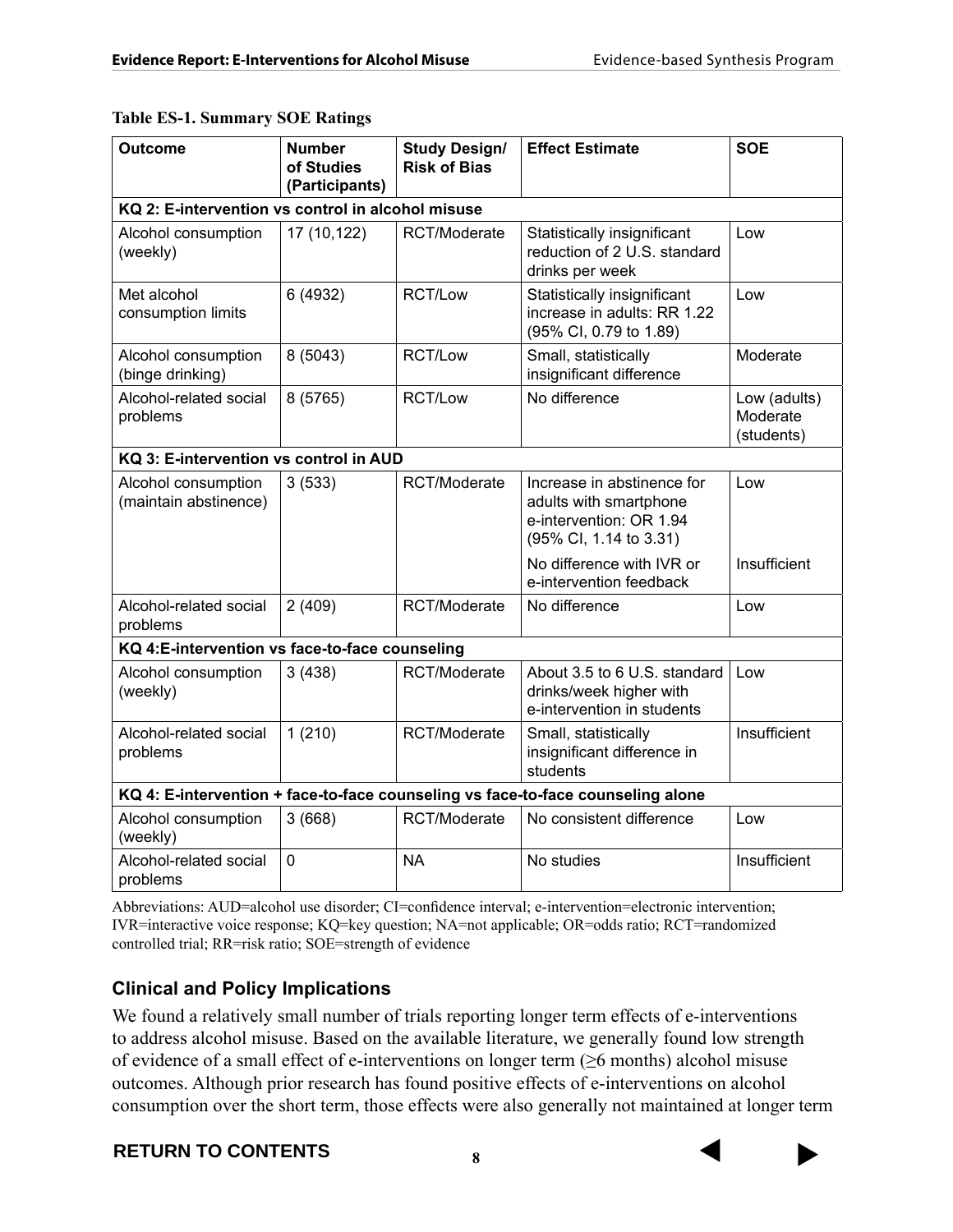follow-up. We also found limited evidence that e-interventions are not as effective as face-toface treatment. Exploratory qualitative analyses suggest that more intensive interventions, with higher level supplementary human support (*eg*, phone counseling), could improve engagement and effectiveness. Our findings contrast with a review conducted for the USPSTF, which found that behavioral counseling decreased alcohol consumption by 3 to 4 drinks per week at longterm  $(\geq)12$  months) follow-up. Most trials in the USPSTF review used multi-contact, in-person interventions, in contrast to the single-session, computer-delivered interventions in the present review. The USPSTF recommended that "health care providers should screen adults aged 18 years or older for alcohol misuse and provide brief behavioral counseling to reduce alcohol misuse for patients with risky or harmful drinking." Based on our review, e-interventions cannot currently be recommended as a substitute for in-person, multi-contact counseling.

If better e-interventions can be developed, they have the potential to overcome many barriers to conventional alcohol treatment felt by both patients (*eg*, distance, time, stigma) and professionals (*eg*, training, resources). Since annual screening with the AUDIT-C is already implemented in VA primary care clinics, effective e-interventions could meet a need for Veterans who decline traditional therapy.

Further research using other platforms and expanding the strategies employed are needed. VHA has introduced some smartphone applications (*eg*, assessment, referral), and e-interventions could be adapted to this medium, including cognitive-behavioral coping strategies and exercises tailored to the individual who would then be able to carry them with them and practice throughout the day. This is potentially very cost-effective both in terms of human resources and infrastructure expenditures. However, privacy and information security issues must be adequately addressed before initiation.

#### **Strengths and Limitations**

Our systematic review extends prior reviews by following a protocol-driven, transparent process, engaging stakeholders and policy makers, including the most recently published RCTs, and taking an inclusive approach to the definition of e-interventions. Nevertheless, there are important limitations.

Data could be biased because it was collected via self-report. It has been found that assessment itself is associated with decreased alcohol consumption similar to the placebo effect. There was relatively low intensity in most of the interventions, as well as low variability in the types of support offered in the interventions. These limitations constrained our evaluation of factors contributing to variable treatment effects and limit the reliability of the conclusions to be drawn about e-interventions as a general approach.

#### **Applicability**

The VHA screens Veterans annually for alcohol misuse with the AUDIT-C. Among those who screen positive, 80% have alcohol misuse, while 20% exceed the threshold for probable AUD. The majority of trials in this review used similar methods to enroll participants, and exclusion criteria were relatively few. Other reasons these results may have limited applicability to the VHA are that only one study was conducted in a VA sample and over one-half of the studies were conducted outside of the United States. In addition, the VA population tends to be older, less educated, and have more comorbidities than the participants in the included studies.